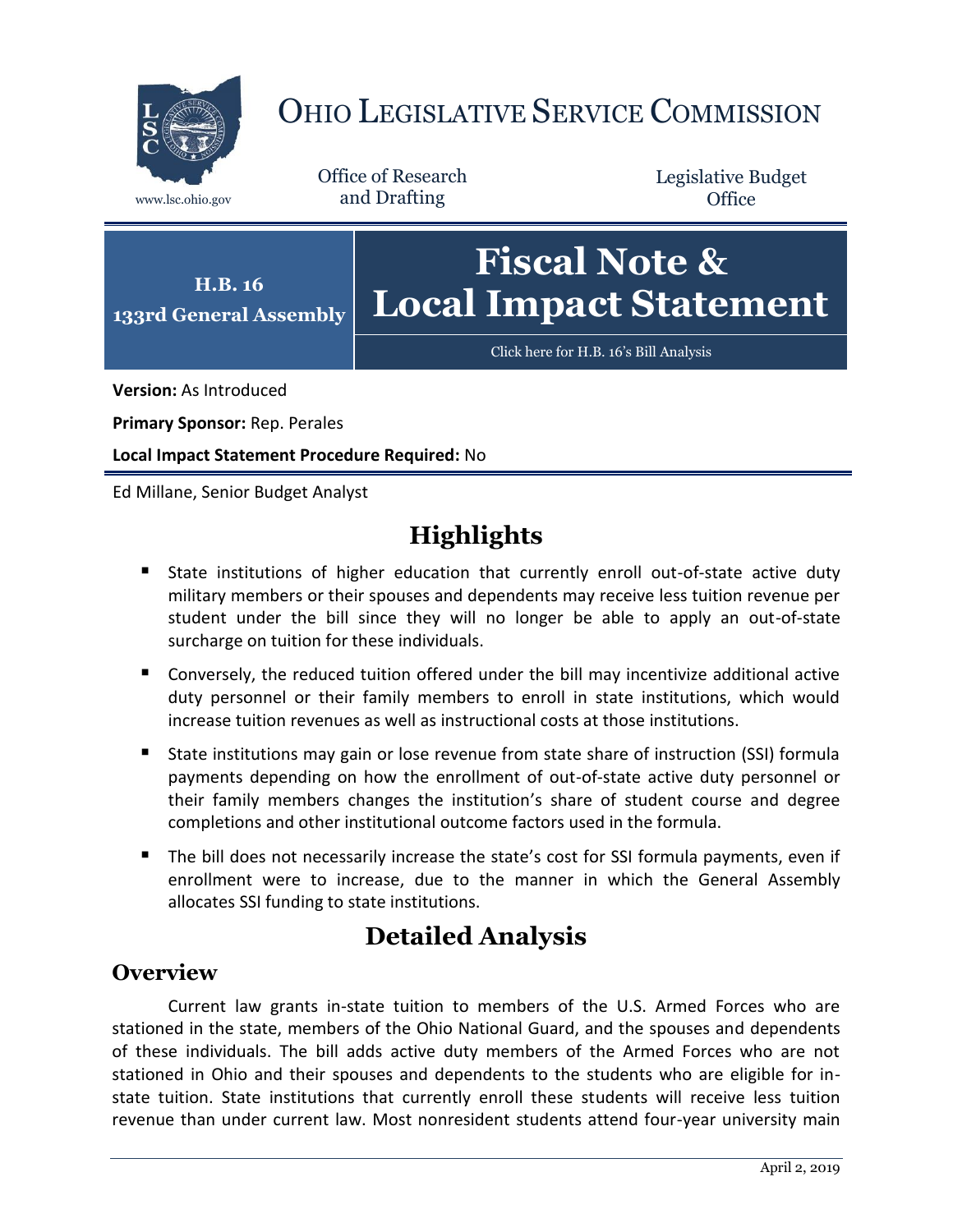campus locations. The annual tuition revenue loss per full-time student would average \$9,577 for those institutions, which is the difference between the average out-of-state and the average in-state tuition charged at four-year campuses. On the other hand, the reduced tuition offered under the bill may incentivize additional active duty personnel or their family members to enroll in Ohio institutions, which would increase tuition revenues as well as instructional costs. For each new full time student enrolled, the average annual tuition revenue gain per student would be \$9,801 for four-year main campus locations, which is the average in-state tuition amount. In addition, state institutions may gain or lose revenue from state share of instruction (SSI) formula payments. The following provides additional details.

#### **Tuition revenues**

State institutions generally can charge a higher tuition rate to out-of-state students than they can for in-state students. Under the bill, state institutions will receive less tuition revenue for active duty personnel and family members that would have otherwise attended the institution at out-of-state tuition rates because the active duty member is not stationed in Ohio. The cost of this provision is uncertain, as enrollment data reported by state institutions to the Ohio Department of Higher Education (DHE) does not identify the number of active duty personnel and family members attending the institutions by residency status. However, as a point of reference, institutions classified 14.7% of students as nonresidents in the fall 2017 headcount reported to DHE. About 85% of these students attended four-year main campus locations. The table below shows that, in FY 2019, the average in-state tuition for full-time undergraduate students enrolled at the main campuses of the state's 13 public four year universities was \$9,801, while the average out-of-state undergraduate tuition charged to a student was \$19,378. The difference, \$9,577, represents the average amount of the annual revenue loss per student at those locations due to the bill. The difference was less for students that attend community and technical colleges. The annualized in-state rate at those institutions averaged \$4,539 while the out-of-state rate averaged \$8,625, for an average difference of \$4,086.

| Average Annualized Undergraduate Tuition by Residency and Status, FY 2019 |                                                             |                                                         |            |
|---------------------------------------------------------------------------|-------------------------------------------------------------|---------------------------------------------------------|------------|
| <b>Sector</b>                                                             | <b>Average Out-of-State</b><br><b>Undergraduate Tuition</b> | <b>Average In-State</b><br><b>Undergraduate Tuition</b> | Difference |
| University main campuses                                                  | \$19,378                                                    | \$9,801                                                 | \$9,577    |
| University regional branches                                              | \$15,741                                                    | \$5,814                                                 | \$9,927    |
| Community colleges                                                        | \$8,625                                                     | \$4,539                                                 | \$4,086    |

On the other hand, offering in-state tuition to active duty personnel and family members, no matter where the active duty member is stationed, may provide an incentive for these individuals to attend Ohio institutions. That is, the bill may attract some students to Ohio institutions that otherwise would not have enrolled. For each new student, four-year state institutions would gain an annualized average of \$9,801 in tuition revenue while community and technical colleges would gain \$4,539. Ultimately, the bill's fiscal impact on tuition revenues